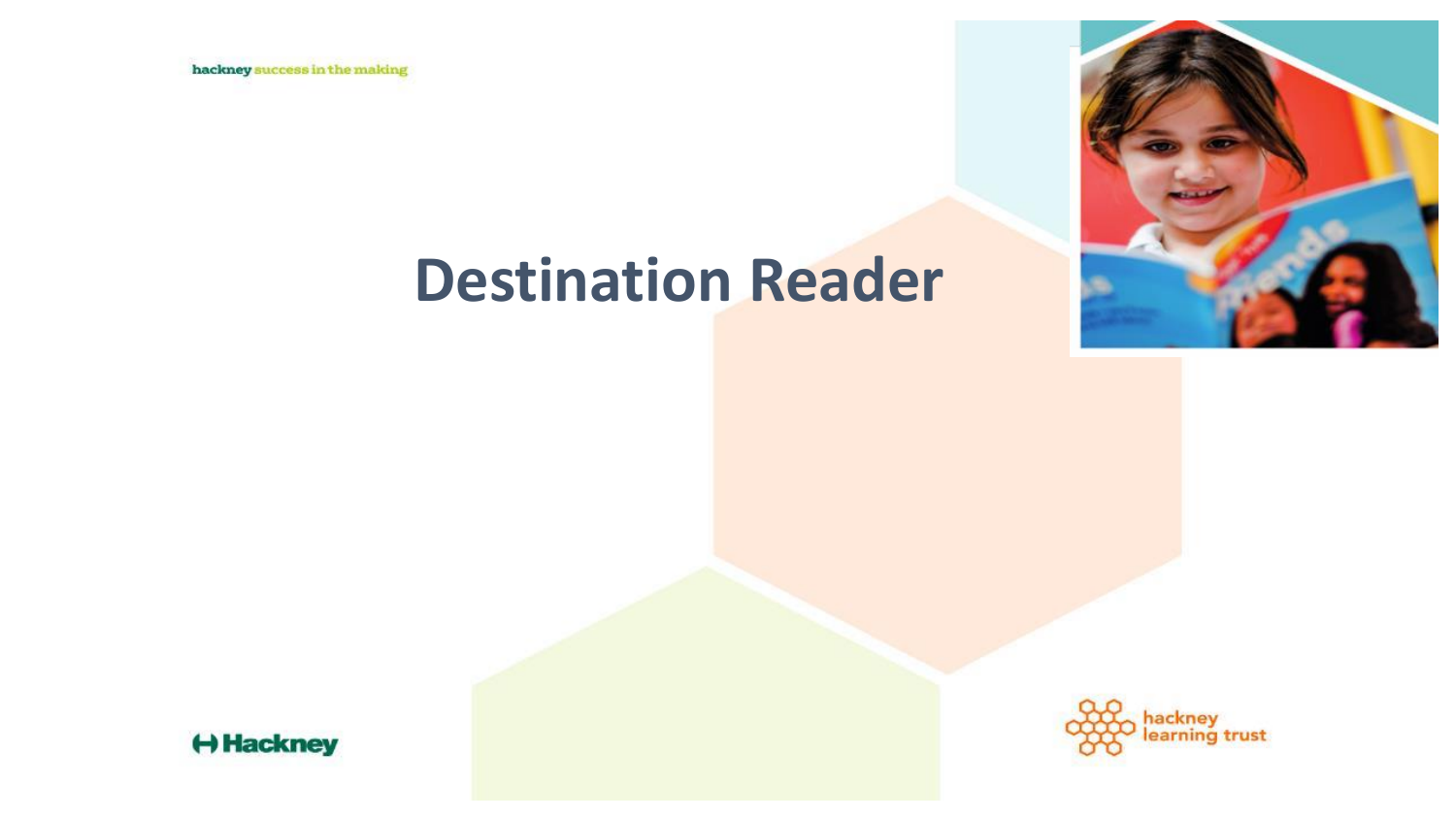## **What is Destination Reader and where did it come from?**

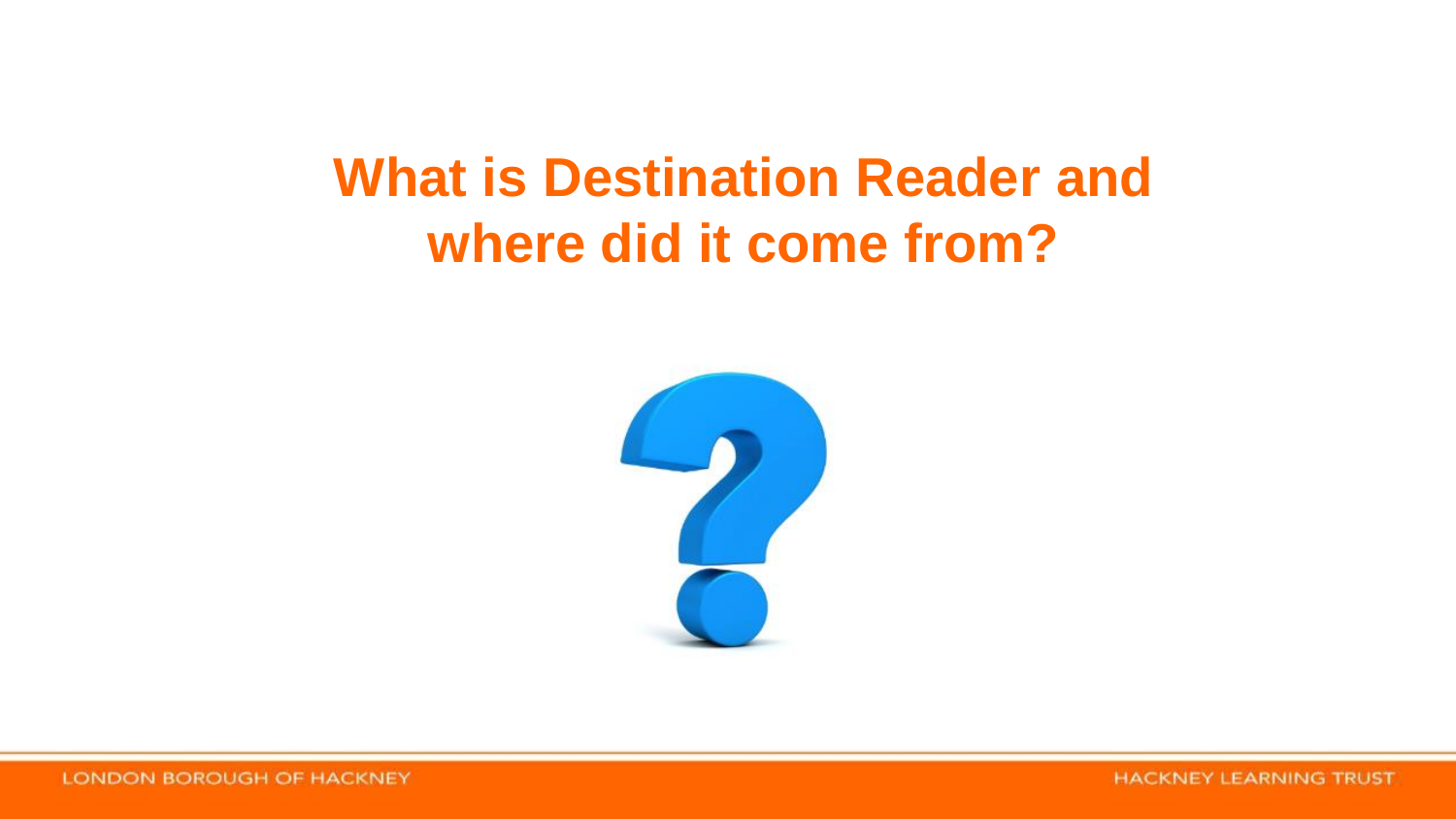## **What is Destination Reader?**

Destination Reader is an approach to teaching reading at KS2 which can be applied to all texts. Its main focus is on:

- *Key reading strategies which support comprehension.*
- *Learning behaviours which support dialogue.*

It was developed by a working party of Hackney teachers who piloted the approach.

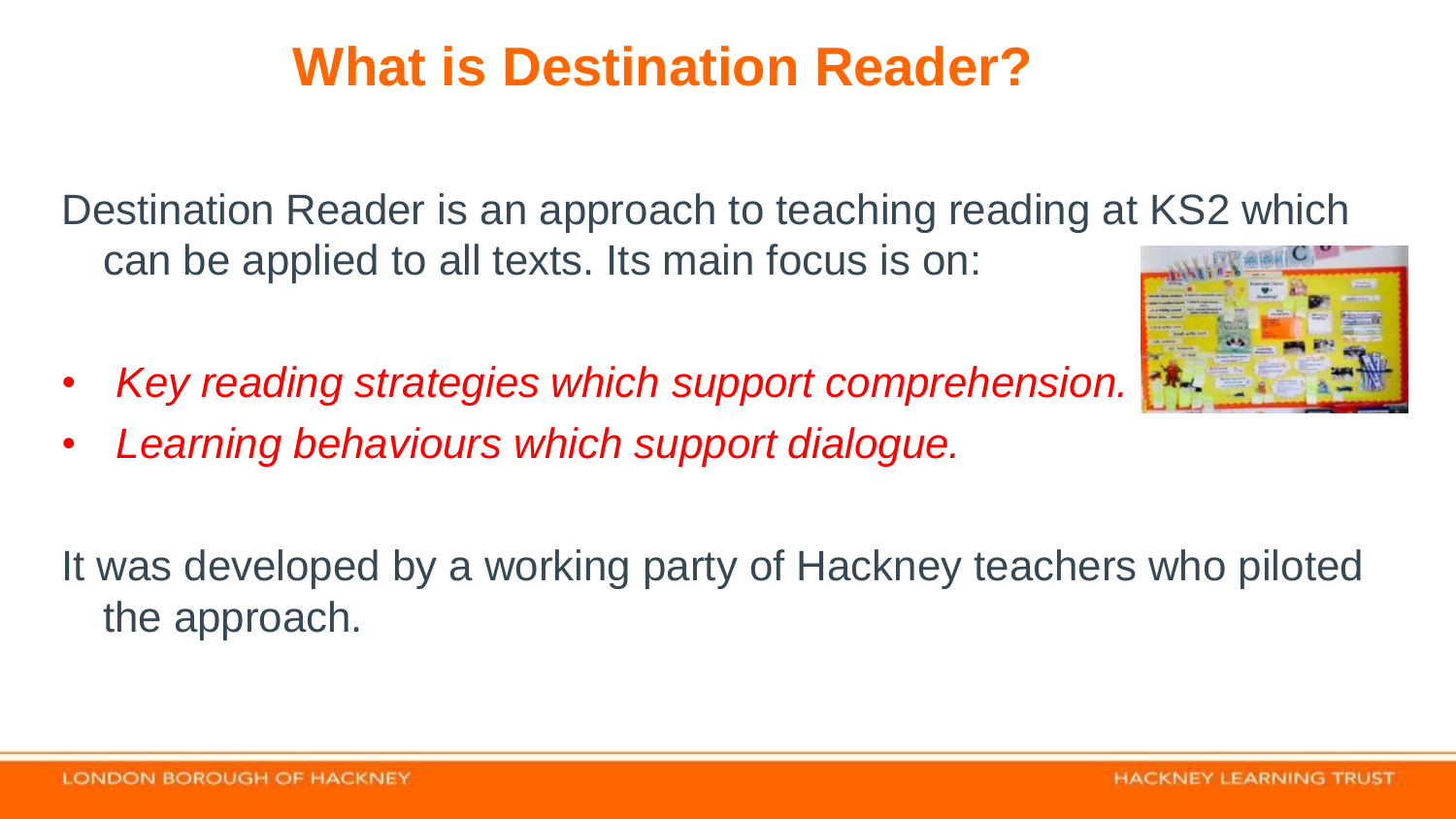## **Destination Reader**

#### **Aims:**

- To foster a life-long **love of reading**.
- To develop a **consistent approach** to the teaching of reading across KS2.
- To guide teachers on **best practice** in teaching reading
- To **read for purpose** across the curriculum
- To have a consistent approach to developing **vocabulary**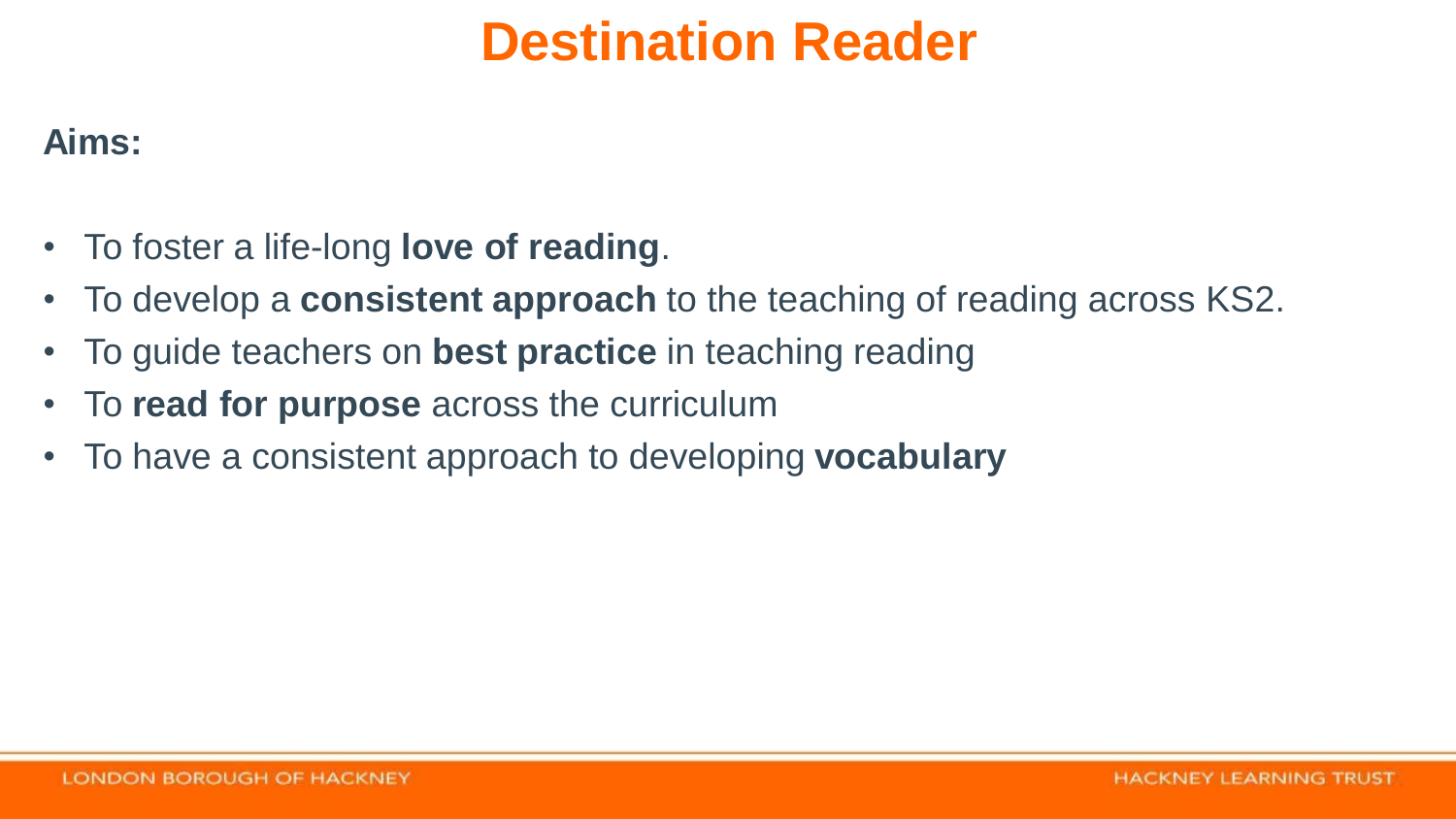### **How does this approach work?**



**HACKNEY LEARNING TRUST**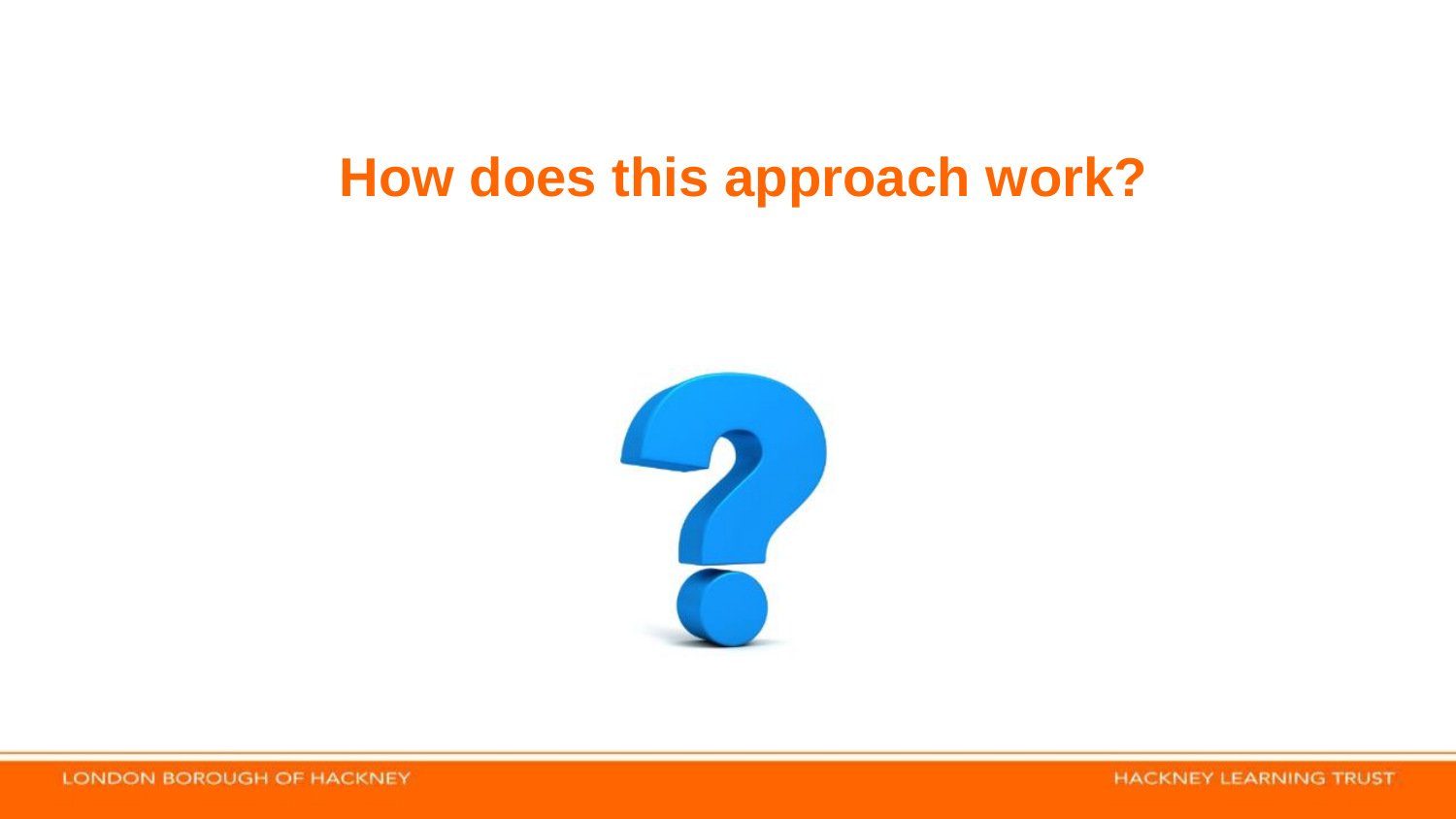## **What are the key features of Destination Reader?**



- **Independent learning** based on learning behaviours / partner work
- **Direct teaching of reading (15 minutes)** to whole class before independent reading session (30mins)
- Focus on **talk** partner work, discussion and explanation
- **Reading walls** support learning in reading
- Increased school responsibility on consistent approach to **'reading for pleasure'**
- Focus on teaching of **key strategies** which enable a deeper understanding of texts
- Focus on reading a **range of high quality** fiction, non-fiction and poetry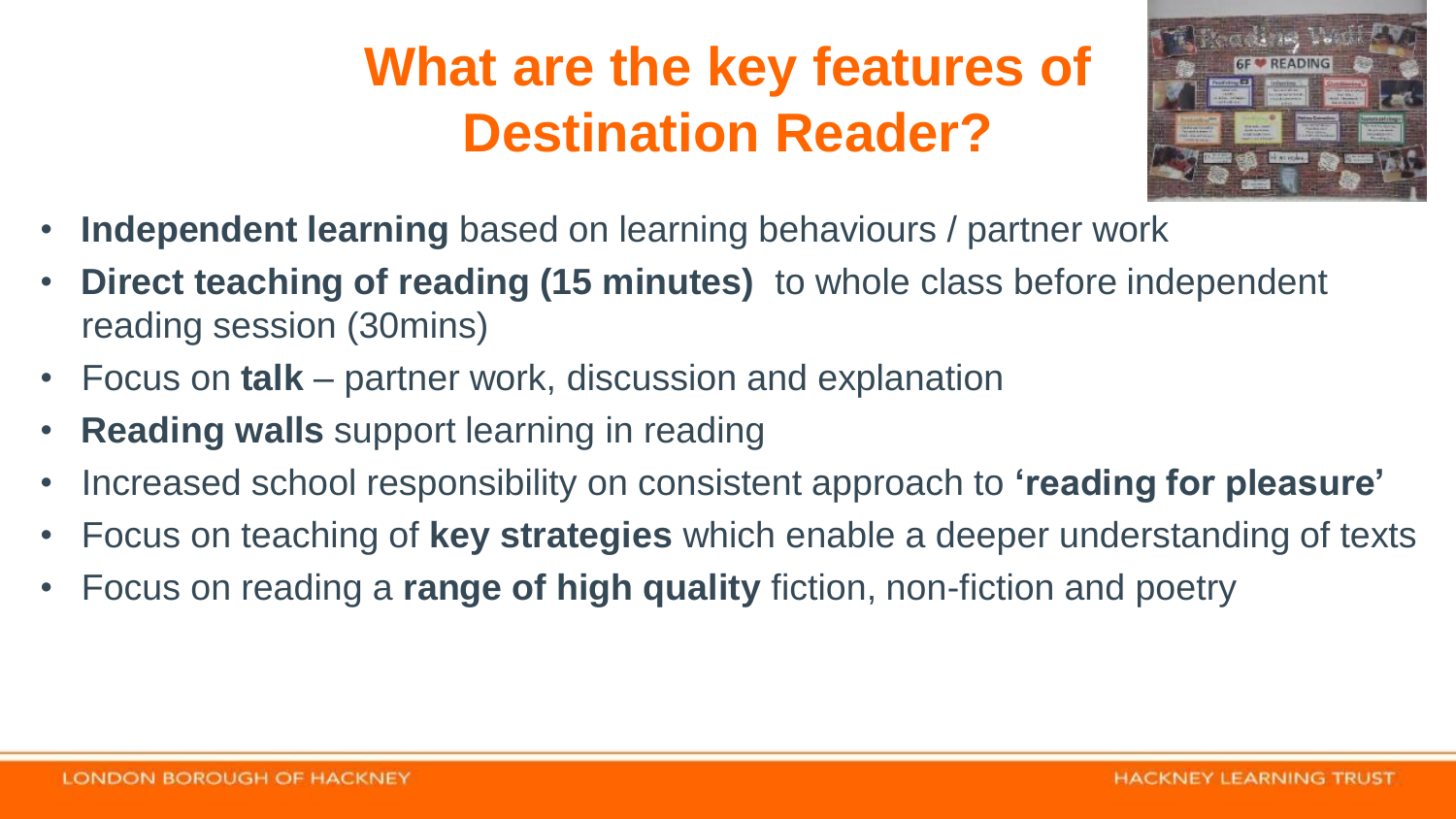#### **Learning Behaviours**

Firstly, children are introduced to three key learning behaviours, which foster both engagement and independence.

- 1. Support and actively listen to others
- 2. Discuss and explain ideas
- 3. Take responsibility for their own / their group's learning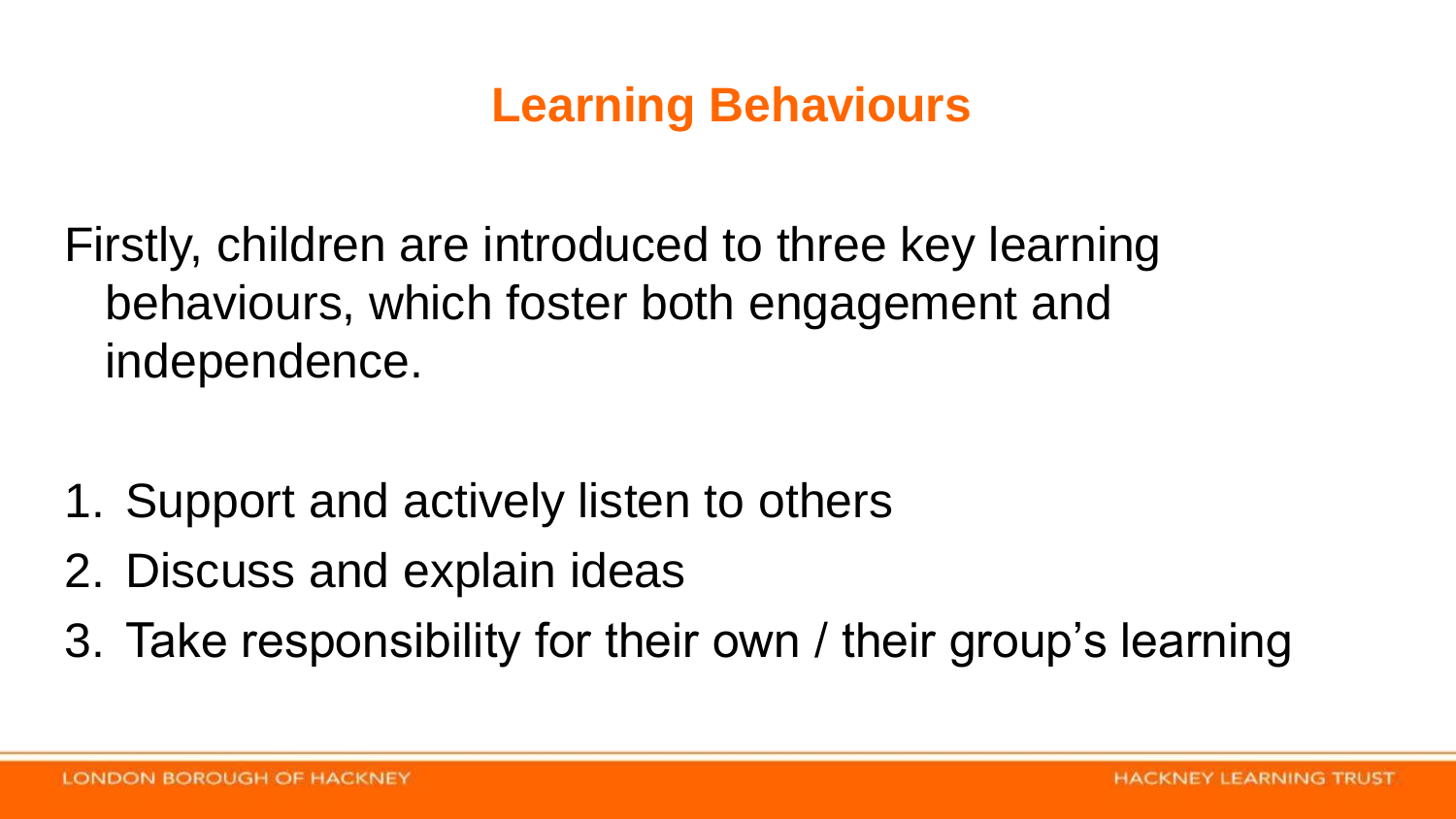### **Reading Strategies**

Once these learning behaviours are embedded, the children learn 7 key reading strategies in turn which help them deepen their understanding of texts.

- 1. Predicting
- 2. Inferring
- 3. Asking questions
- 4. Evaluating
- 5. Clarifying
- 6. Making connections
- 7. Summarising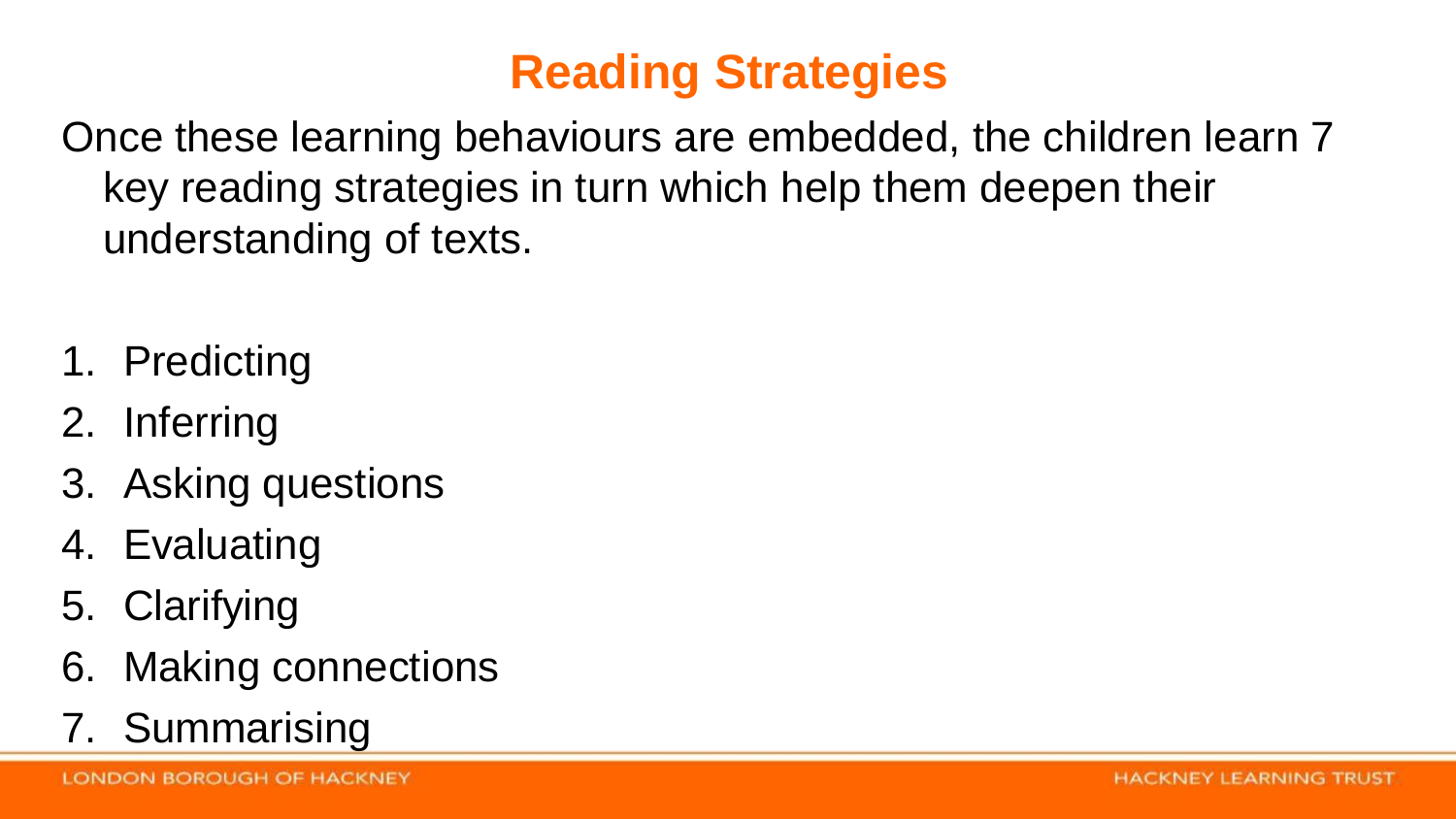#### **Destination Reader Bookmark**

| Learning                                                                                                                                                   | <b>Destination Reader</b>                                                                                                                                                                                                                                                                                                                                                                                                              |                                                                                                                                                                                                                                                                                                                                            | <b>How did</b> |  |
|------------------------------------------------------------------------------------------------------------------------------------------------------------|----------------------------------------------------------------------------------------------------------------------------------------------------------------------------------------------------------------------------------------------------------------------------------------------------------------------------------------------------------------------------------------------------------------------------------------|--------------------------------------------------------------------------------------------------------------------------------------------------------------------------------------------------------------------------------------------------------------------------------------------------------------------------------------------|----------------|--|
| <b>Behaviour</b>                                                                                                                                           | <b>Learning Behaviour stems</b>                                                                                                                                                                                                                                                                                                                                                                                                        |                                                                                                                                                                                                                                                                                                                                            | we do?         |  |
| 1234<br>Support and actively listen to others                                                                                                              |                                                                                                                                                                                                                                                                                                                                                                                                                                        |                                                                                                                                                                                                                                                                                                                                            |                |  |
| Use supportive<br>facial expressions -<br>nod, smile, agree.<br>Bring quieter<br>people into<br>conversation look<br>at the speaker.<br>listen and respond | Support                                                                                                                                                                                                                                                                                                                                                                                                                                | Great reading, good thinking.<br>I like the way you  when you read.<br>You've really improved in<br>Which strategy might help you here?<br>This is hard to think about.<br>That's a good way to think about it.<br>Would you like to offer an opinion?<br>What do you think?                                                               |                |  |
| to what was said.                                                                                                                                          | Active<br>listening                                                                                                                                                                                                                                                                                                                                                                                                                    | Good point / idea. Oh yes / no!<br>That's interesting-do you think so?<br>I hadn't thought of that point.<br>Can you explain further?<br>Tell me more                                                                                                                                                                                      |                |  |
| <b>Discuss and explain our ideas</b>                                                                                                                       |                                                                                                                                                                                                                                                                                                                                                                                                                                        | 1234                                                                                                                                                                                                                                                                                                                                       |                |  |
| Referring back to<br>text and giving<br>extended<br>answers.<br>(Point - Evidence)<br>$-$ Explain)                                                         | I think this means that  because it says<br>This part suggests that  because<br>My view is that  because in the book<br>Two main reasons explain why I think that<br>Earlier we learnt that  therefore<br>On the one hand you could say  but on the other<br>is similar to  because<br>In my opinion  because<br>This character is  because<br>The main idea is that<br>In summary / I conclude that  because<br>l agree with  because |                                                                                                                                                                                                                                                                                                                                            |                |  |
| <b>Building on</b><br>other's answers                                                                                                                      | Agreeing<br>Disagreeing /<br>challenging<br>and offering<br>alternative<br>New idea                                                                                                                                                                                                                                                                                                                                                    | Similarly<br>I'd like to build on / add to that point<br>Adding to that point<br>In contrast<br>Alternatively<br>It could be but<br>I agree with some aspects of 's point however<br>Why do you think that?<br>What evidence is there that backs up your point?<br>Have we considered?<br>Another point I wish to make is                  |                |  |
| On reflection I no longer think that<br>Take responsibility for our own/group's learning                                                                   |                                                                                                                                                                                                                                                                                                                                                                                                                                        |                                                                                                                                                                                                                                                                                                                                            | 1234           |  |
| ensure you took.<br>part, made sure<br>everyone<br>understood task<br>and participated                                                                     |                                                                                                                                                                                                                                                                                                                                                                                                                                        | Are we all clear on the lory ideas?<br>Does anyone feel they need some more explanation?<br>We worked well today because we  E.g. made sure we understood<br>each part of the text before we moved on.<br>We both / all took an equal part in the discussion today.<br>Today didn't work well because<br>Our target next time should be to |                |  |

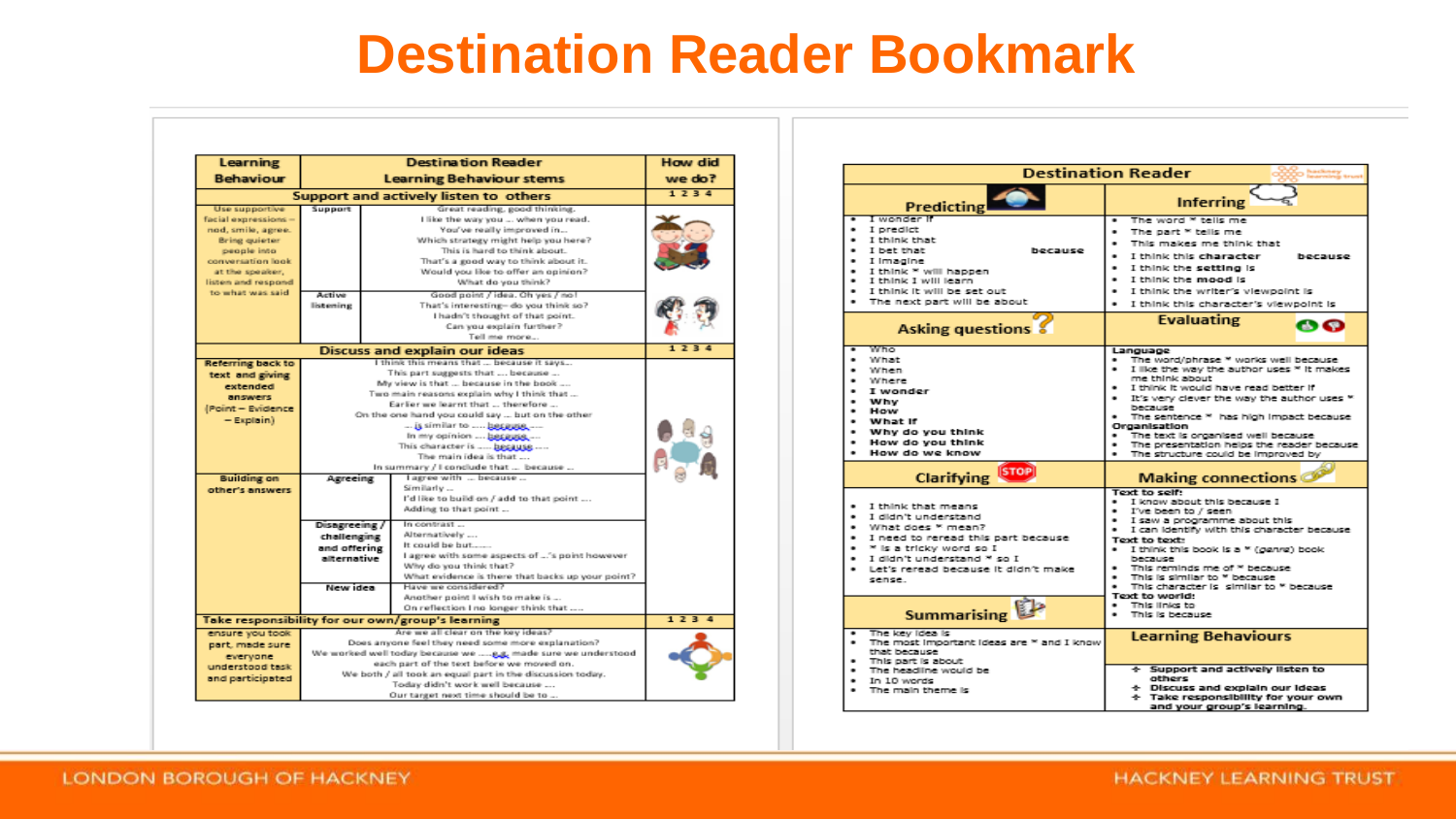Developing a love of reading can be **more important for a child's educational success than their family's socioeconomic background**. **OECD 2002**

**Why is it so important for children to learn to read?**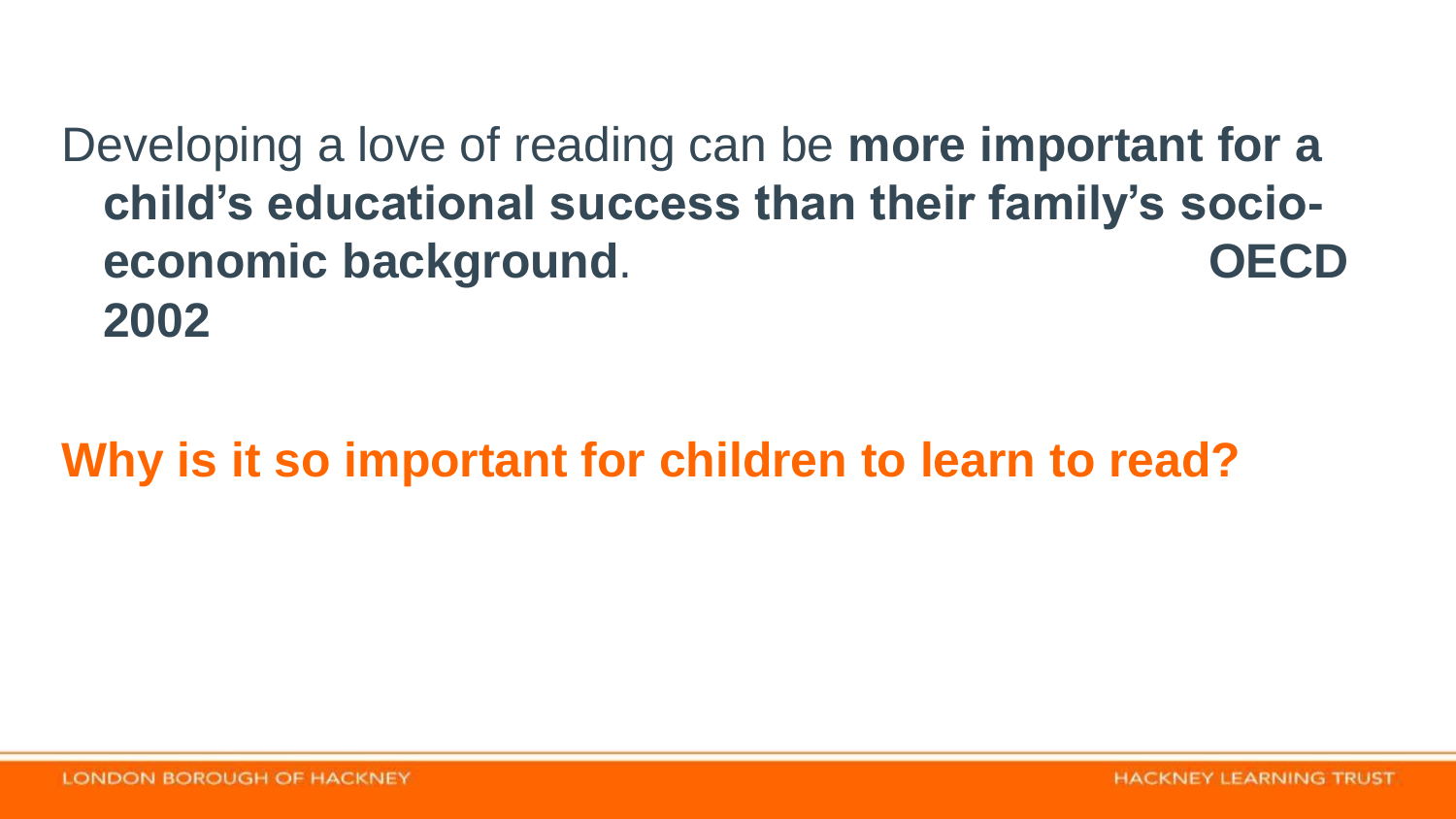# **Why is reading important for children?**

**All pupils must be encouraged to read widely across both fiction and nonfiction to:**

- develop their knowledge of themselves and the world in which they live
- feed their imagination and curiosity
- gain knowledge across the curriculum
- learn new vocabulary
- establish an appreciation and love of different texts
- escape to other worlds

"It is a fact of our psychological make up that we cannot read anything without experiencing some kind of response" *Aidan Chambers Tell me, Children, Reading and talk with the reading environment*

#### **Academic achievement is highly correlated to reading comprehension. Secondary ready.**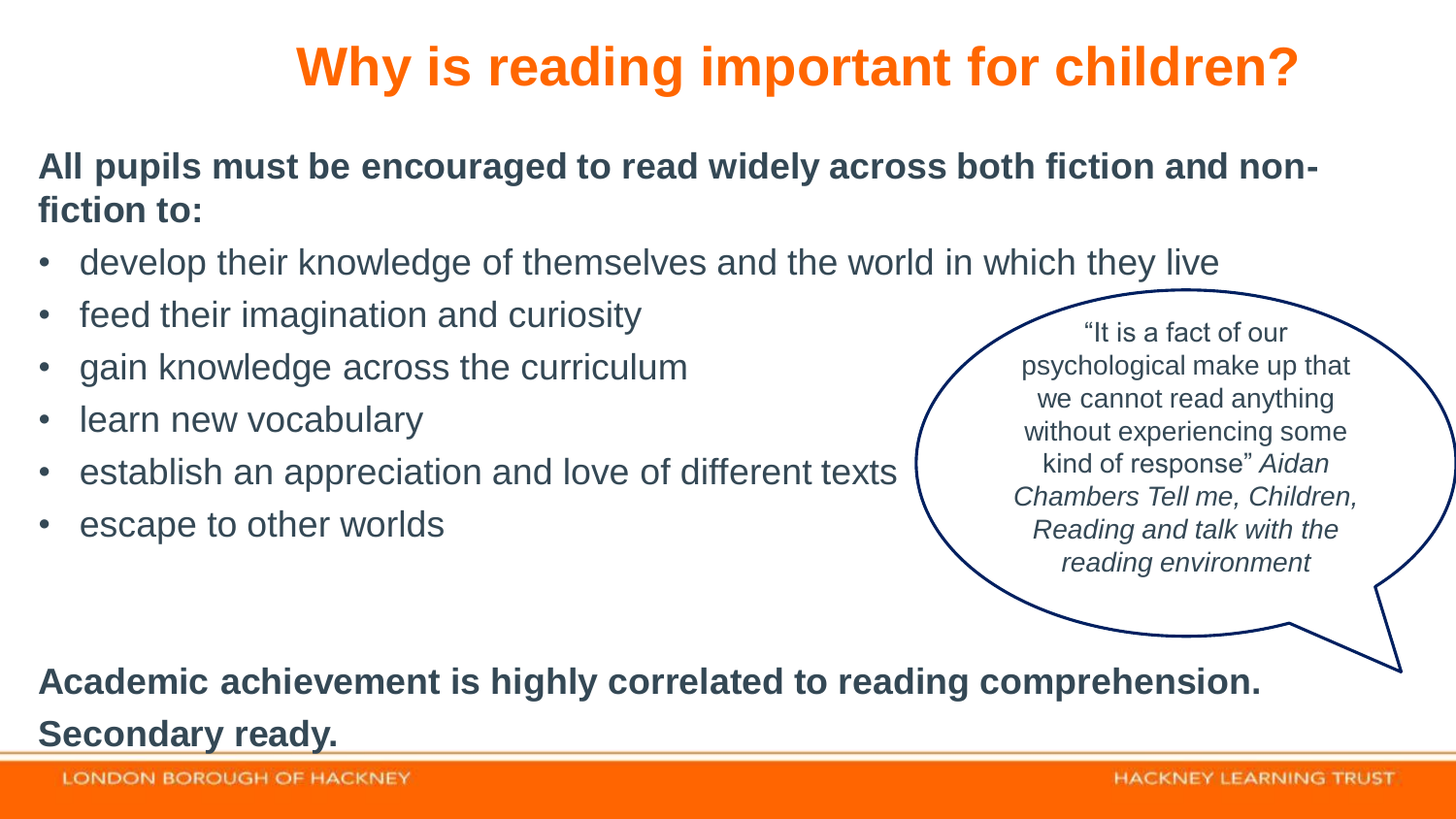#### **High Quality Texts**

Throughout Destination Reader sessions, pupils develop these Core-Reading strategies through exposure to a variety of different text types including fiction, non-fiction and poetry. The high quality texts used by teachers within Destination Reader sessions link to class topics and sessions are taught daily in addition to our English sessions.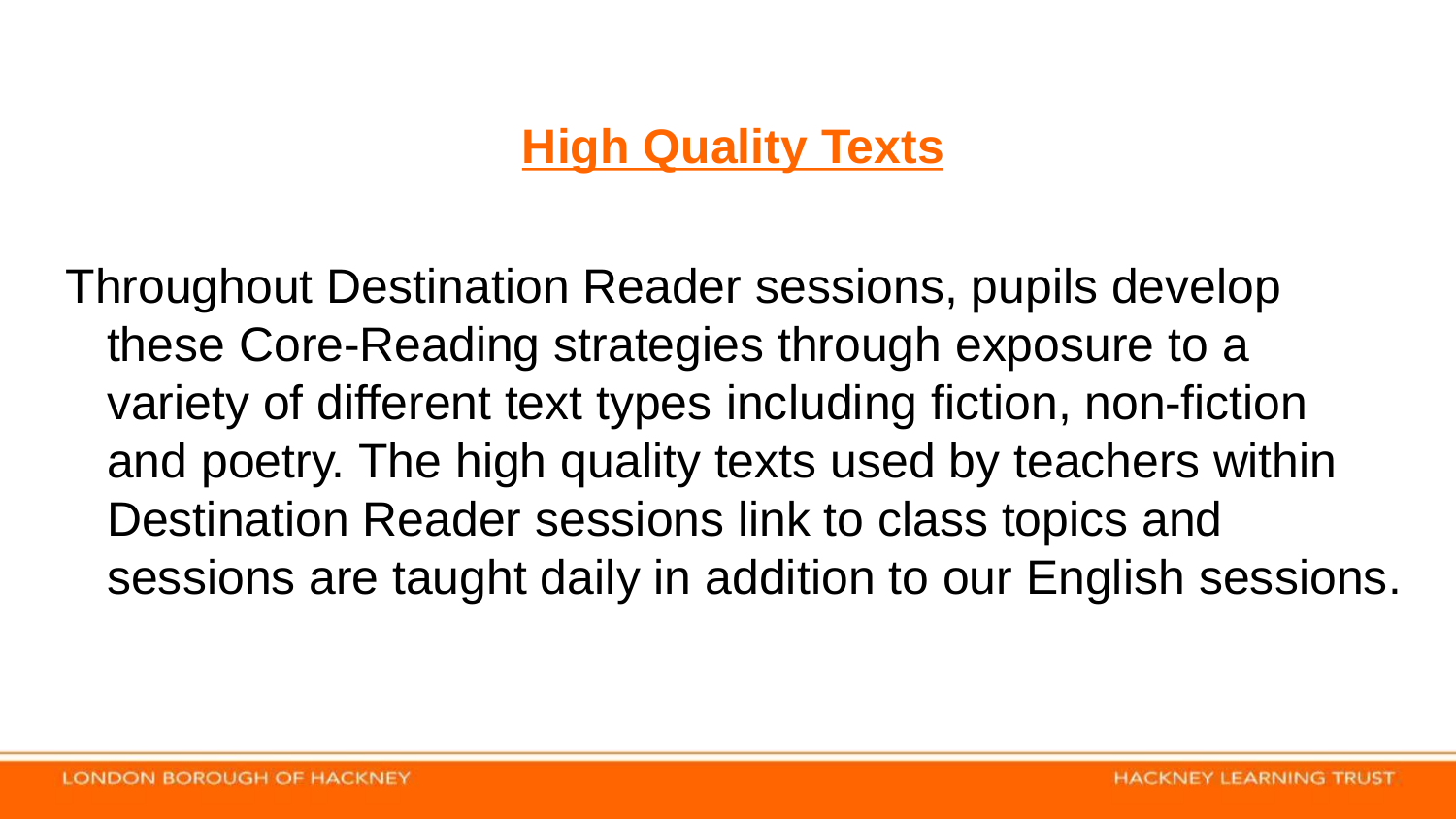# **Enable Quality Experience**

#### **Provision**

- Read aloud
- Reading lesson
- Shared reading
- Quiet / silent reading
- Group / reciprocal reading
- Using book corner
- Home reading
- Other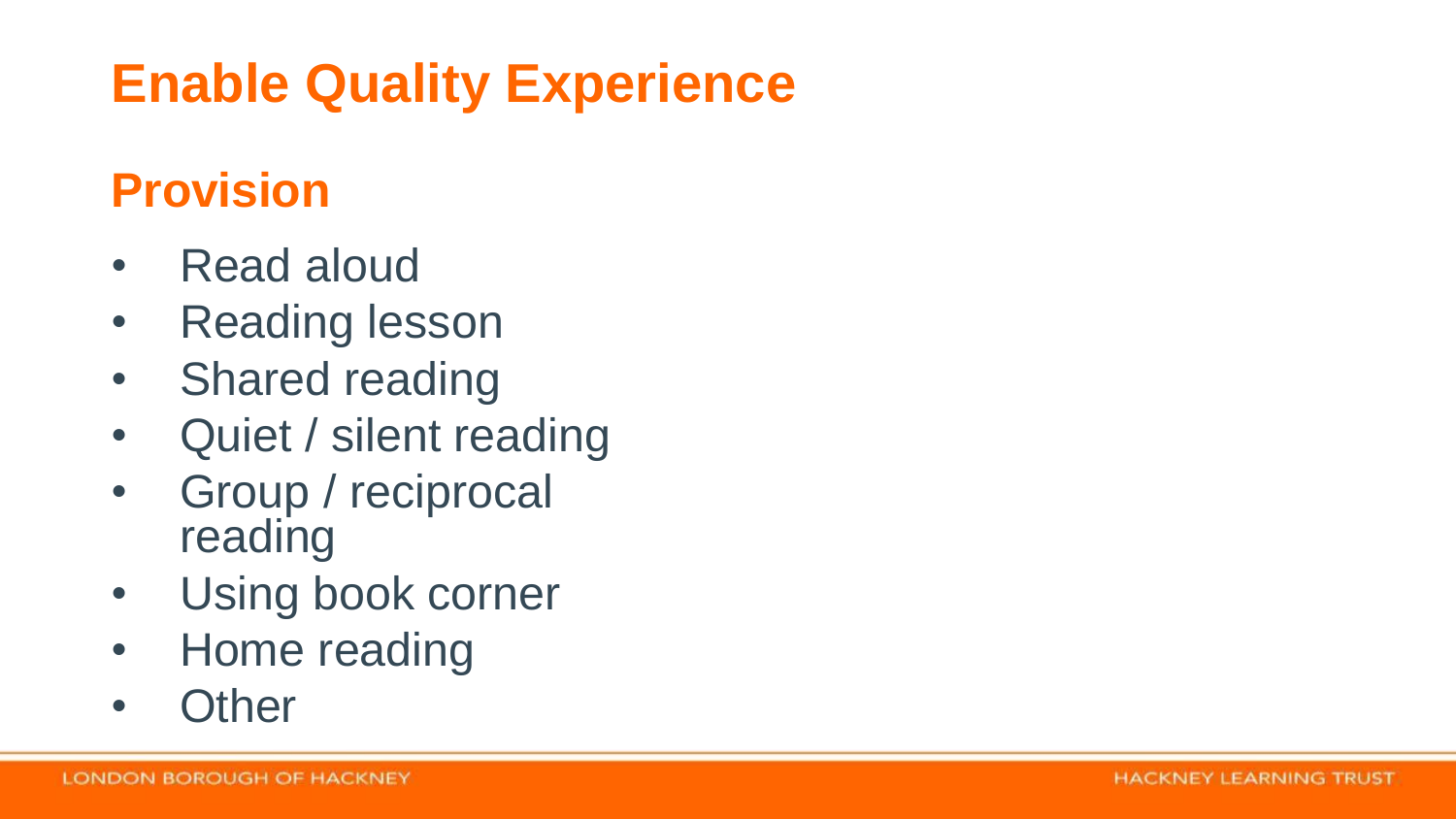## **Promote Enjoyment – Reading for Pleasure**

Meme – an idea, behaviour or style that spreads from person to person within a culture? How do we pass on the meme for reading ?

If we strive to help more children anticipate and experience the **satisfaction to be gained from reading** and exemplify the **tangible rewards of a reading culture**, more and more children will choose to engage with books independently.

We can't teach reading for pleasure, but we can make sure children laugh, cry, gasp, feel scared, shocked or are speechless when we share a book. Then they are much likely to pick up a book themselves.